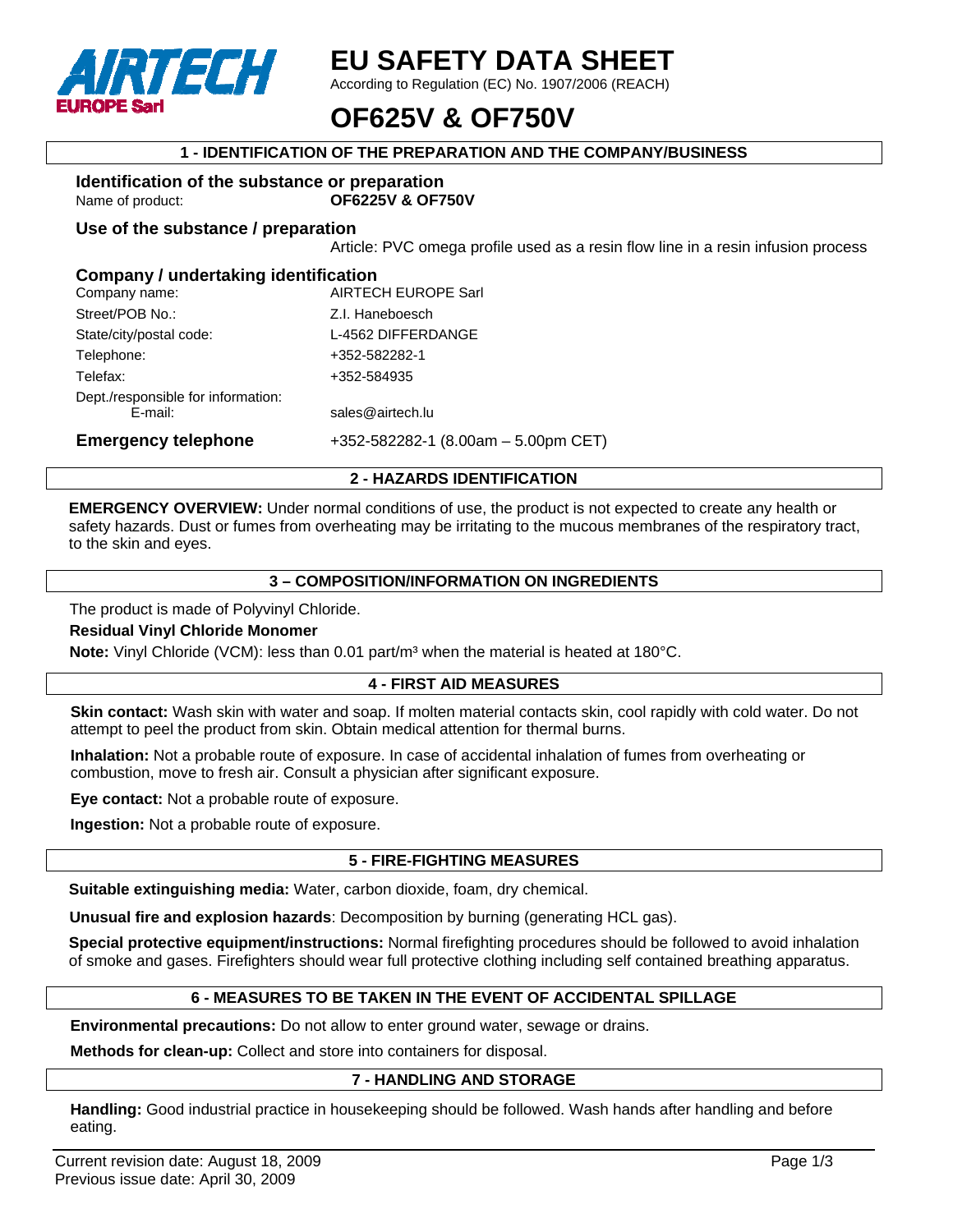

# **EU SAFETY DATA SHEET**

According to Regulation (EC) No. 1907/2006 (REACH)

## **OF625V & OF750V**

**Storage:** Store in a cool dry place.

## **8 - EXPOSURE CONTROLS/ PERSONAL PROTECTION**

**Exposure limit values:** None known.

**Exposure controls:** Provide adequate room ventilation.

#### **Occupational exposure controls:**

|                   | Respiratory protection: None under normal usage.                               |
|-------------------|--------------------------------------------------------------------------------|
| Hand protection:  | Protective gloves according to EN 407 are required when handling hot material. |
| Eye protection:   | Safety glasses are recommended.                                                |
| Hygiene measures: | Wash hands before handling food and at the end of work.                        |

### **9 - PHYSICAL AND CHEMICAL PROPERTIES**

| Appearance:                           | Transparent PVC profile |
|---------------------------------------|-------------------------|
| Odor:                                 | Slight odor             |
| <b>Boiling point:</b>                 | N/A                     |
| <b>Melting point:</b>                 | N/A                     |
| <b>Solubility in water:</b>           | Negligible              |
| Specific gravity or relative density: | $1.0 - 1.3$             |
| Auto-ignition temperature (°C):       | > 454                   |

#### **10 - STABILITY AND REACTIVITY**

**Conditions to avoid:** Excessive heat for prolonged periods.

**Materials to avoid:** Acetal derivatives and amine containing materials.

**Hazardous decomposition products:** In case of thermal decomposition, during overheating or combustion, toxic gases or fumes may be evolved: carbon monoxide, carbon dioxide and other toxic combustion by-products.

**Additional information:** The product is stable at the handling and storage conditions recommended per § 7 of the safety data sheet and under normal processing conditions.

## **11 - TOXICOLOGICAL INFORMATION**

According to the best of our knowledge and to our experience, the product is not harmful to health provided that it is correctly handled and used according to the given recommendations.

## **12 - ECOLOGICAL INFORMATION**

**Ecotoxicity:** Water hazard class: 1 = mild water pollutant

**Persistence and degradability:** Product is not biodegradable. The insoluble part can be disposed of mechanically in suitable waste water cleaning plants.

**Additional ecological information:** Do not allow to enter ground water, sewage or drains.

## **13 - DISPOSAL CONSIDERATIONS**

**Disposal recommendations:** Like most thermoplastics, the product can be recycled. Where possible, recycling is preferred to landfill or incineration. Disposal of the product and the packaging must be done in compliance with local, state and federal regulations.

## **14 - TRANSPORT INFORMATION**

Not classified as hazardous under transport regulations (ADR for road, RID for rail, IMDG for sea and ICAO/IATA for air transport).